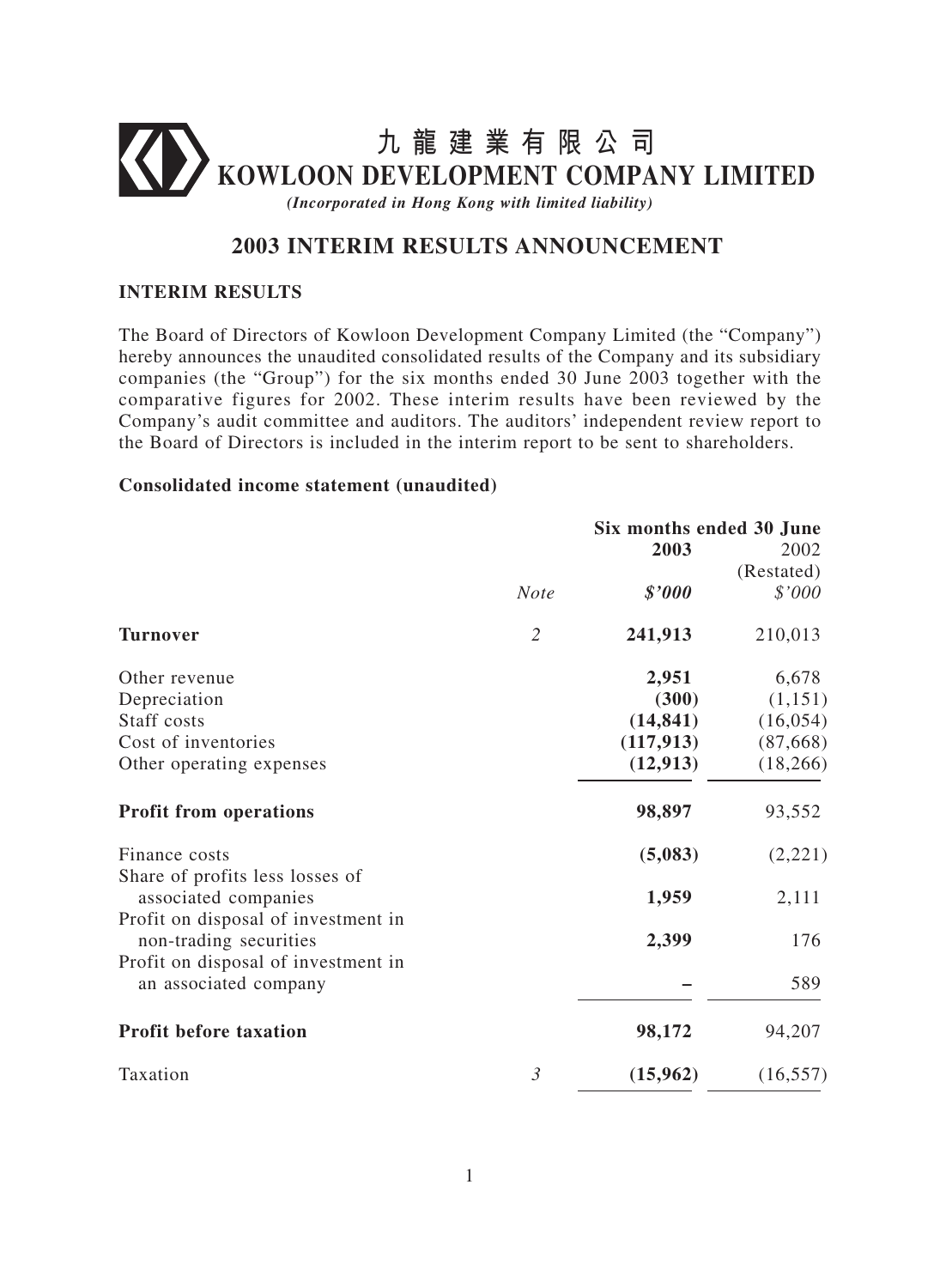| <b>Profit after taxation</b>                                                                        |                | 82,210            | 77,650       |
|-----------------------------------------------------------------------------------------------------|----------------|-------------------|--------------|
| Minority interests                                                                                  |                | 23                | (685)        |
| <b>Profit attributable to shareholders</b>                                                          |                | 82,233            | 76,965       |
| Dividends attributable to the interim period                                                        |                |                   |              |
| Interim dividend declared after the<br>interim period end of 6 cents<br>$(2002: 5 cents)$ per share |                | 29,026            | 24,188       |
| <b>Earnings per share</b>                                                                           | $\overline{4}$ |                   |              |
| <b>Basic</b>                                                                                        |                | <b>17.0 cents</b> | $15.9$ cents |
| Diluted                                                                                             |                | N/A               | $15.9$ cents |

*Notes:*

#### **1 Accounting policies**

The interim financial statements have been prepared in accordance with the requirements of the Main Board Listing Rules of The Stock Exchange of Hong Kong Limited, including compliance with Statement of Standard Accounting Practice ("SSAP") 25 "Interim financial reporting" issued by the Hong Kong Society of Accountants ("HKSA").

The same accounting policies adopted in the 2002 annual accounts have been applied to the interim financial statements except that the Group has changed its accounting policies following its adoption of the SSAP 12 (revised) "Income Taxes" issued by the HKSA.

In prior years, deferred tax liabilities were provided using the liability method in respect of the taxation effect arising from all material timing differences between the accounting and tax treatment of income and expenditure, which were expected with reasonable probability to crystallize in the foreseeable future. Deferred tax assets were not recognized unless their realization was assured beyond reasonable doubt.

With effect from 1 January 2003, in order to comply with SSAP 12 (revised) issued by the HKSA, the Group adopted a new policy for deferred tax. Deferred taxation is provided in full, using the balance sheet liability method, on temporary differences arising between the tax bases of assets and liabilities and their carrying amounts in the accounts. Deferred tax assets are recognized to the extent that it is probable that future taxable profit will be available against which the temporary differences can be utilized. As a result of the adoption of this accounting policy, the Group's net assets at 30 June 2003 have been decreased by \$5,194,409 (at 31 December 2002: \$5,419,638) and the Group's profit attributable to shareholders for the period ended 30 June 2003 have been increased by \$225,229 (30 June 2002: decreased by \$4,539,054). The new accounting policy has been adopted retrospectively, with the opening balance of retained profits and the comparative information adjusted for the amounts relating to prior period.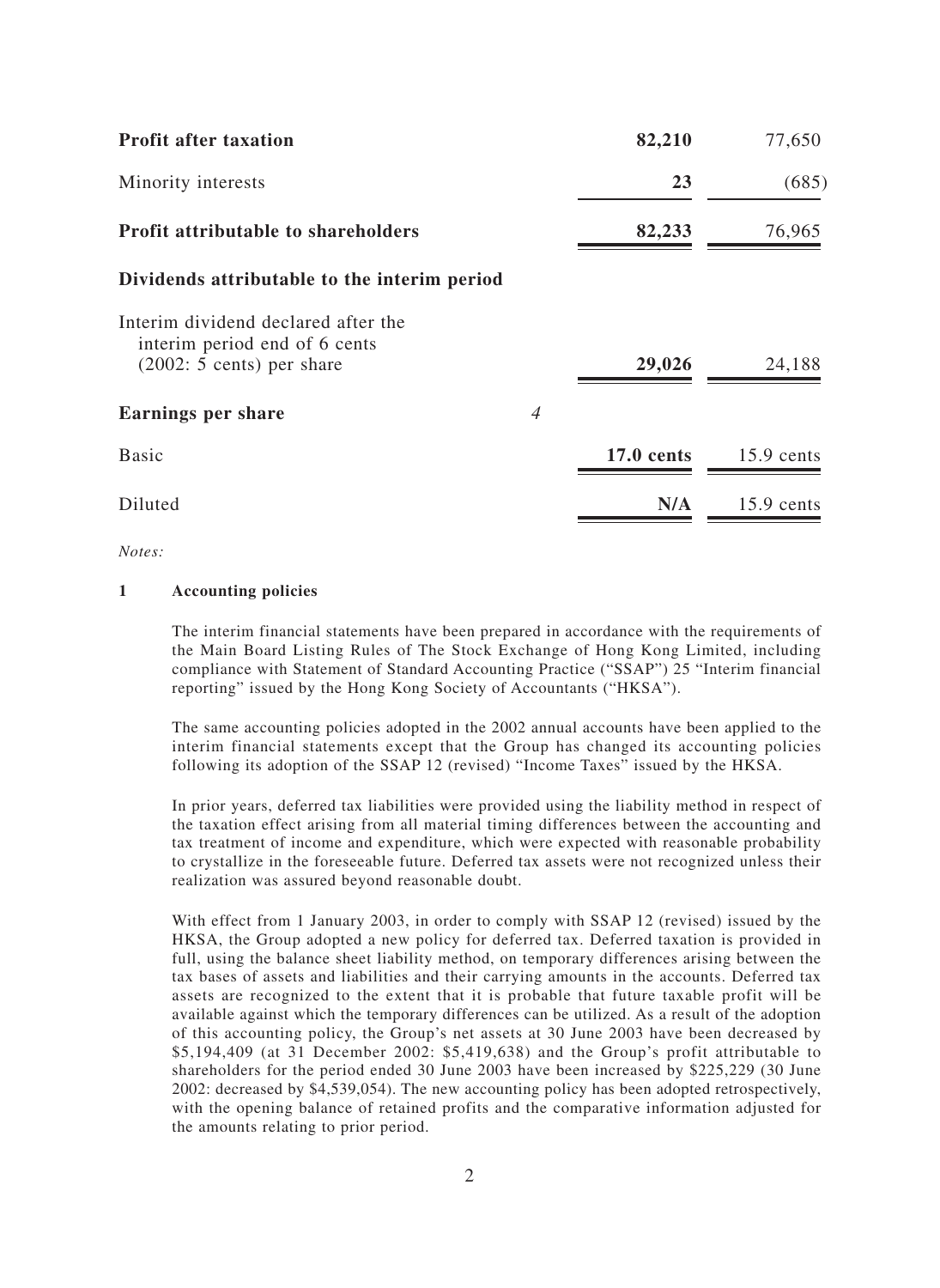|                                 |                | Group turnover<br>Six months ended 30 June |                | <b>Contribution to</b><br>profit from operations<br>Six months ended 30 June |  |
|---------------------------------|----------------|--------------------------------------------|----------------|------------------------------------------------------------------------------|--|
|                                 |                |                                            |                |                                                                              |  |
|                                 | 2003<br>\$'000 | 2002<br>\$'000                             | 2003<br>\$'000 | 2002<br>\$'000                                                               |  |
| (a)<br><b>Business segments</b> |                |                                            |                |                                                                              |  |
| Continuing operations           |                |                                            |                |                                                                              |  |
| Property investment             | 93,887         | 87,878                                     | 88,038         | 83,917                                                                       |  |
| Property development            | 1,697          | 85,894                                     | (433)          | 10,740                                                                       |  |
| Investments in securities       | 132,614        | 20,877                                     | 18,579         | 2,040                                                                        |  |
| Film distribution               | 1,086          | 7,675                                      | (263)          | 4,835                                                                        |  |
| Other business                  | 12,629         | 4,938                                      | 4,504          | 974                                                                          |  |
|                                 | 241,913        | 207,262                                    | 110,425        | 102,506                                                                      |  |
| Discontinued operations         |                |                                            |                |                                                                              |  |
| Trading of goods                |                | 2,751                                      |                | (101)                                                                        |  |
|                                 | 241,913        | 210,013                                    | 110,425        | 102,405                                                                      |  |
| Unallocated group               |                |                                            |                |                                                                              |  |
| expenses                        |                |                                            | (11, 528)      | (8, 853)                                                                     |  |
|                                 |                |                                            | 98,897         | 93,552                                                                       |  |

### *(b) Geographical segments*

| Group turnover |                          |
|----------------|--------------------------|
|                |                          |
| 2003           | 2002                     |
| \$'000         | \$'000                   |
| 222,843        | 196,974                  |
| 12,495         | 6,825                    |
| 5,418          | 3,176                    |
| 1,157          | 3,038                    |
| 241,913        | 210,013                  |
|                | Six months ended 30 June |

Contribution to profit from operations by geographical segments has not been presented as majority of the operating profit is derived in Hong Kong.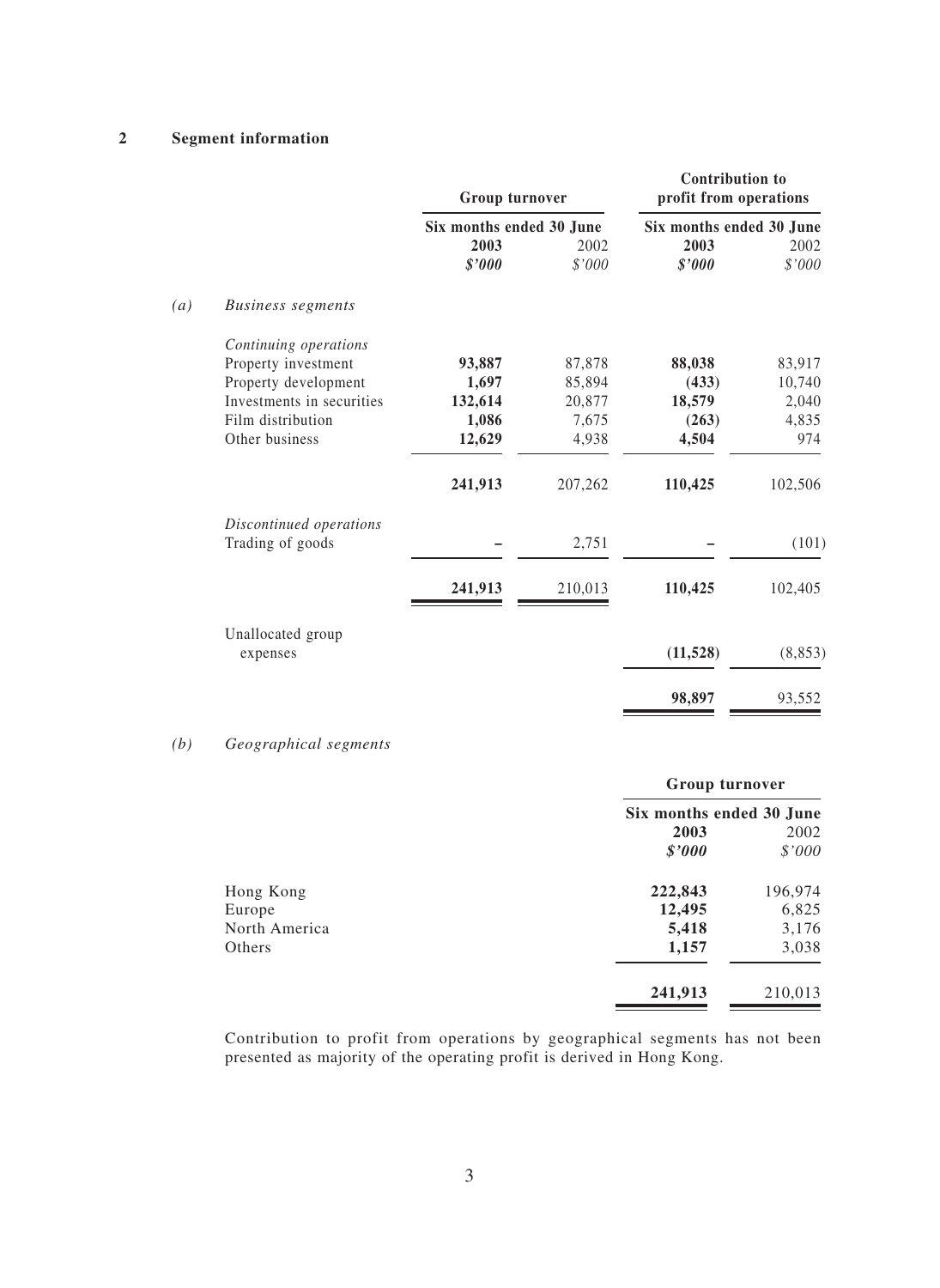|                      | Six months ended 30 June |            |
|----------------------|--------------------------|------------|
|                      | 2003                     | 2002       |
|                      |                          | (Restated) |
|                      | \$'000                   | \$'000     |
| Group - Hong Kong    | 15,183                   | 15,849     |
| Associated companies |                          |            |
| - Hong Kong          | 84                       | 143        |
| - Overseas           | 695                      | 565        |
|                      | 15,962                   | 16,557     |

Hong Kong profits tax has been provided for at the rate of 17.5% (2002: 16%) on the estimated assessable profits. Overseas taxation has been provided for at the applicable tax rates ruling in the respective jurisdictions.

#### **4 Earnings per share**

#### *(a) Basic earnings per share*

The calculation of basic earnings per share is based on the profit attributable to ordinary shareholders of \$82,233,087 (2002: \$76,964,485 restated) and 483,767,850 ordinary shares (2002: 483,767,850 ordinary shares) in issue during the period.

#### *(b) Diluted earnings per share*

In 2002, the calculation of diluted earnings per share was based on the profit attributable to ordinary shareholders of \$76,964,485 (restated) and the weighted average of 484,068,561 ordinary shares after adjusting for the effects of dilutive potential ordinary shares in respect of share options granted. All the outstanding share options were surrendered at a price of \$0.58 per share during the unconditional cash offer made by Intellinsight Holdings Limited, the immediate holding company of the Group, and were cancelled in January 2002.

No diluted earnings per share for the six months ended 30 June 2003 has been presented as the Company has no dilutive potential ordinary shares for the period.

#### **INTERIM DIVIDEND**

The Board of Directors has declared an interim dividend of  $\phi$ 6 per share (2002:  $\phi$ 5 per share) which will be payable on 30 October 2003 to shareholders registered as at 22 October 2003.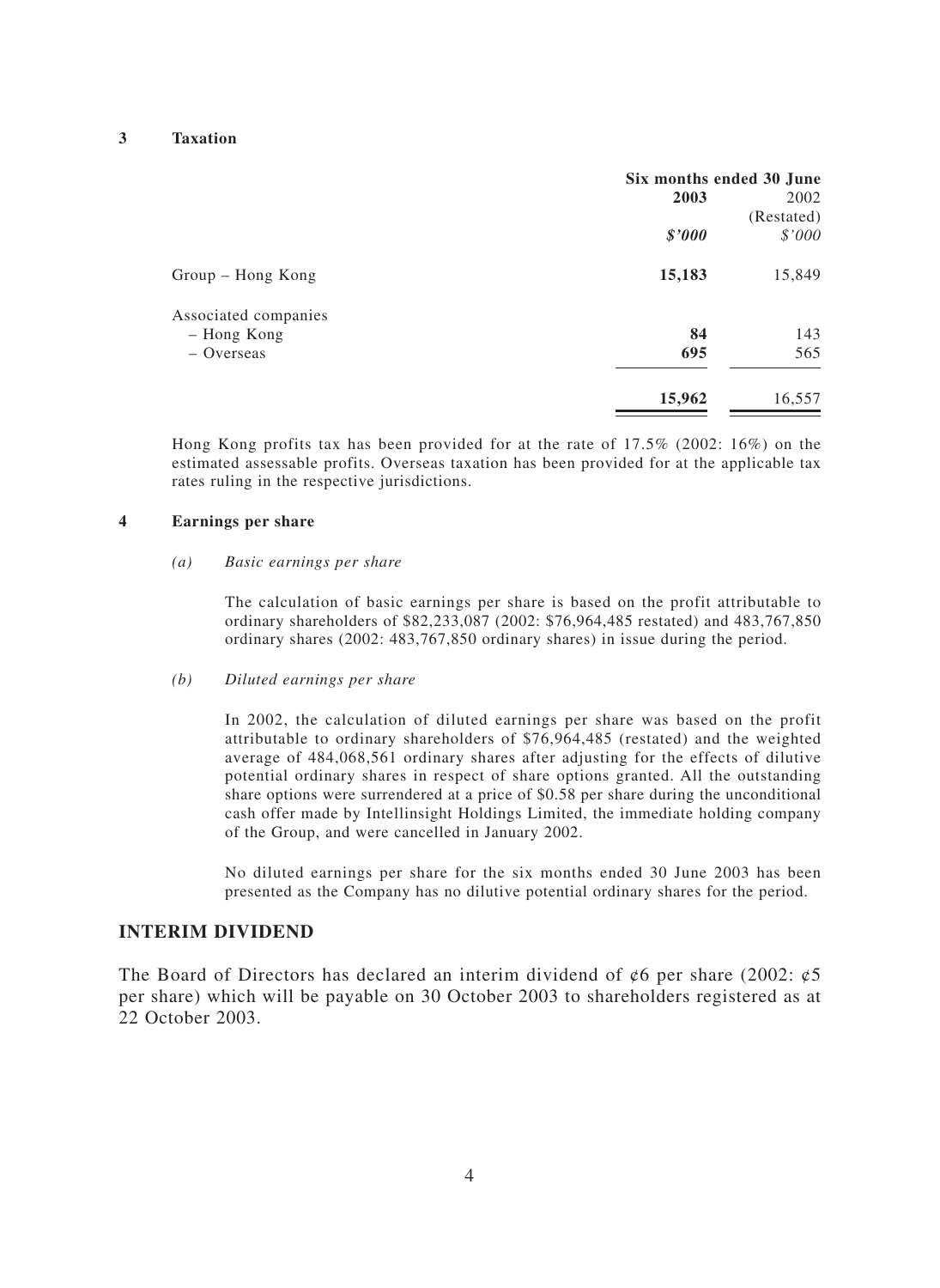# **CLOSURE OF REGISTER OF MEMBERS**

The Register of Members of the Company will be closed from Tuesday, 21 October 2003 to Wednesday, 22 October 2003, both dates inclusive. To qualify for the interim dividend, all transfers accompanied by the relevant share certificates must be lodged with the Company's Registrars, Computershare Hong Kong Investor Services Limited, at Shops 1712-6, 17th Floor, Hopewell Centre, 183 Queen's Road East, Wanchai, Hong Kong not later than 4:00 p.m. on Monday, 20 October 2003.

## **REVIEW OF OPERATIONS**

## **Overview**

Since the change of management in the beginning of 2002, the Group has focused its effort on property development and related investments.

Subsequent to the acquisition of property interests from Polytec Holdings International Limited, retail shops in the New Mandarin Plaza (in Tsimshatsui East) and Sino Centre (in Mongkok) in 2002, the Group acquired at the beginning of 2003 all the residential units of The Bonham Mansion (63 Bonham Road, Mid-levels) which were launched to the market in July for resale after renovation. Management has taken a very cautious approach in making new investments during the period under review as a response to the further weakening of the Hong Kong economy.

## **Property Investment**

The drastic drop in retail sales during the Severe Acute Respiratory Syndrome ("SARS") epidemic has forced retailers to re-structure their business plans and negotiations for new lettings and tenancy renewals during the first half of 2003 have been difficult.

The Group's flagship property, Pioneer Centre, has been able to maintain its occupancy at a high level. Occupancy rate for the office sector was 97.57% as at 30 June 2003 (30 June 2002: 98.92%), while that for the retail sector was 95.69% (30 June 2002: 96.03%). The overall occupancy rate of the building was 96.85% as at 30 June 2003 (30 June 2002: 97.84%). With the effect of SARS dying out, the Group has begun a renovation of the Basement One Floor of the shopping mall of Pioneer Centre to draw in tenants with youth-oriented brand names. This marks the beginning of the Group's move to establish Pioneer Centre as a focal point of its district.

The 20th Floor of Argyle Centre Phase 1 in Mongkok was able to maintain its rental income at last year's level.

The Group purchased a majority portion of the 1st Floor of the commercial podium of the New Mandarin Plaza in Tsimshatsui East on 27 March 2002, and the occupancy of this investment was 78.49% as at 30 June 2003 (30 June 2002: 90.6%).

Another new investment in June 2002 was the retail shops in Sino Centre, Mongkok and the occupancy of this investment was 96.75% as at 30 June 2003 (30 June 2002: 89.39%).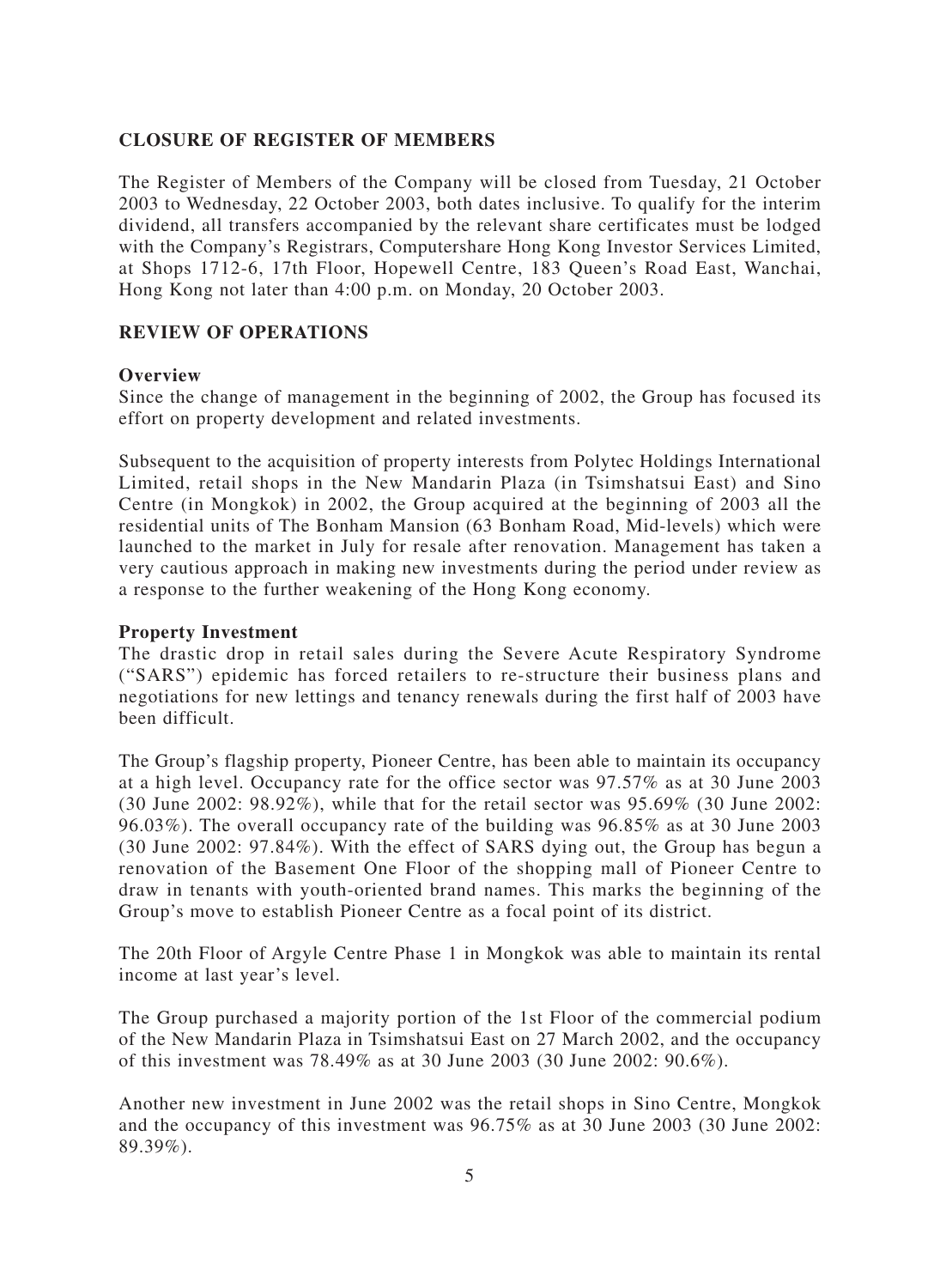Although the market for serviced apartments has also suffered under the economic recession and the SARS outbreak, occupancy of The Elgin reached 80% as at 30 June 2003 (30 June 2002: 65%) as a result of a substantial marketing effort.

Income from car parks at Pioneer Centre, Manor Centre and Merit Industrial Centre has dropped in line with the deflationary environment and weak consumer sentiment.

## **Property Sales**

All 104 residential units of The Bonham Mansion at 63 Bonham Road, Mid-levels, Hong Kong were launched to the market in July 2003 after undergoing a major renovation program. Due to the building's unique location in Mid-levels, Hong Kong, and its proximity to high quality schools, the offer of the units has been well received.

## **Property Development**

Of the four wholly-owned properties under development, construction of the single residential towers at 12 North Street, Kennedy Town (gross floor area: about 34,365 sq. ft.) and 377 Prince Edward Road West, Kowloon City (gross floor area: about 54,876 sq. ft.) is scheduled to complete by the end of 2003 and early 2004 respectively.

Construction of the podium of the deluxe residential tower (gross floor area: about 128,084 sq. ft.) at 31 Robinson Road, Mid-levels has been completed. As further design improvement for the residential units is underway, the tentative completion of the project has been rescheduled to the first half of 2005.

The development plan for the project in Ngau Chi Wan, Choi Hung was approved by the Town Planning Board at the end of August 2003. Negotiation with the Government on the land premium will commence shortly. Site works are scheduled to commence in 2004.

In August this year, the Group together with Urban Renewal Authority agreed with the Government on the land premium for the joint venture residential development project at 33 Ka Wai Man Road, Kennedy Town. Site works are expected to commence in the first half of 2004.

### **Property Management**

As at 30 June 2003, the size of the portfolio being managed by the Group's property management arm, Country House Property Management Limited, increased to about 816,000 sq. ft.

### **Securities Investment**

As at 30 June 2003, the Group had invested a total of \$486.1 million in securities (30 June 2002: \$131.3 million) of which \$390 million was invested in a note issued by a corporation established by the United States Congress and rated Aaa/AAA by Moody's and Standard & Poor's. The Group's portfolio of securities made an increased contribution of \$18.6 million for the period under review (2002: \$2 million).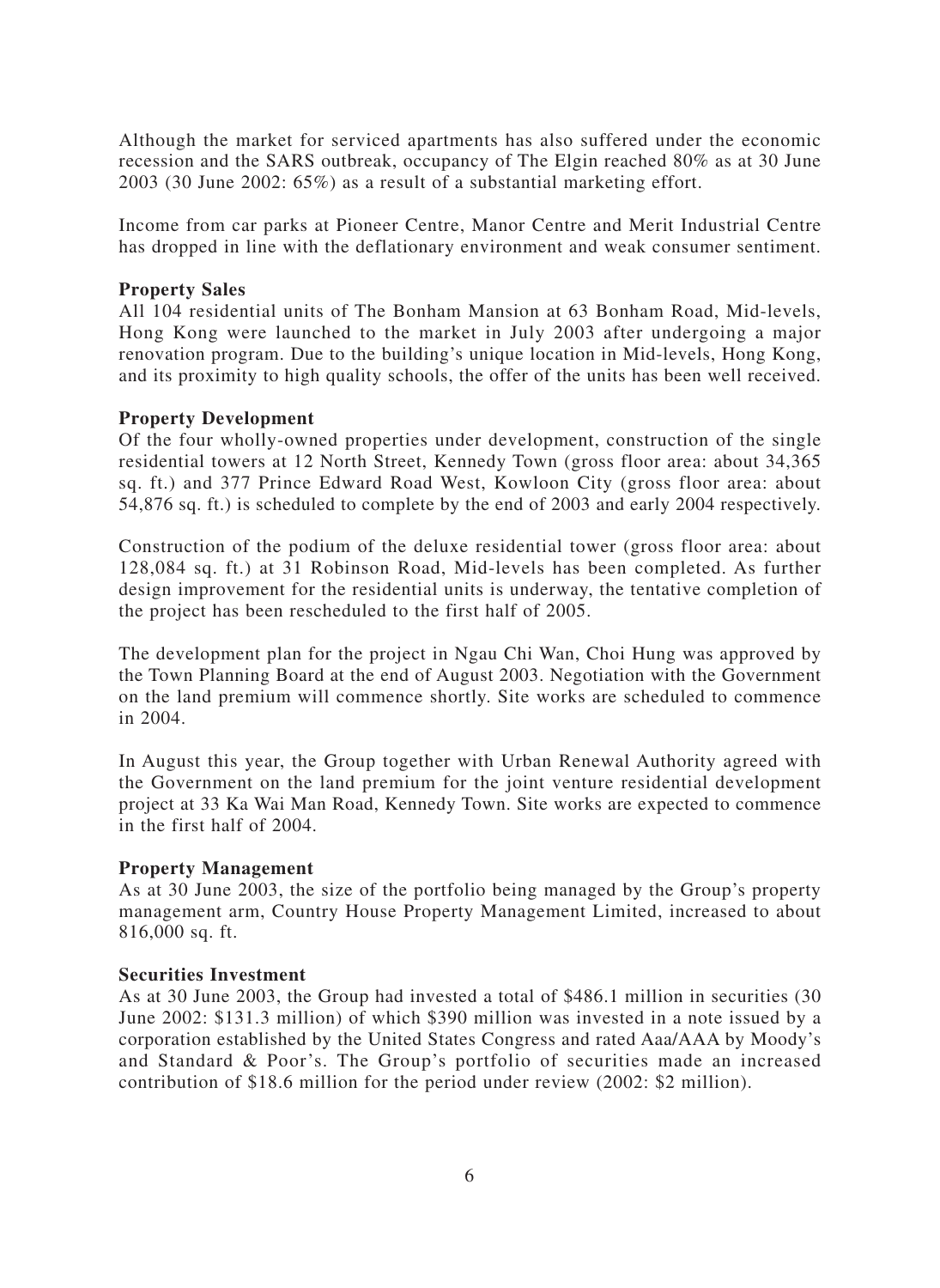## **Financial Services**

During the period under review, the money-lending business of Kowloon Development Finance Limited has continued to provide the Group with a reasonable return.

## **Film Distribution**

Golden Princess Amusement Company Limited suffered a slight loss during the first half of 2003. However, as additional distribution licences have been successfully concluded on a package basis recently, it is anticipated that an improved result will be seen in the second half of 2003.

## **Distribution and Sale of Footwear**

The Group's 20% owned associate, Southern Success Corporation, has continued to make a small contribution to the Group's profit from its footwear wholesaling and retailing business.

## **Staff Remuneration and Training**

At 30 June 2003, the Group (excluding associated companies) employed around 130 employees. The Group provides medical benefits and retirement schemes to all employees who are remunerated according to the performance of the individual employee and the Group. The Group also provides in-house training and external training opportunities to employees in order to promote their further development and maintain a competitive workforce.

## **FINANCIAL REVIEW**

## **Liquidity, Financial Resources and Borrowings**

The total bank borrowings of the Group as at 30 June 2003 were \$2,258.3 million with 85.3% being repayable after one year.

While the ratio of bank borrowings to shareholders' equity was 71% up from 47% at 31 December 2002, the increase in bank loans was attributable to the acquisition of The Bonham Mansion, capital expenditure on the Group's development projects and increase in securities investment.

All banking facilities are arranged on a floating rate basis. The Group manages its existing interest rate exposure based on current interest rate levels and outlook. The Group has insignificant exposure to currency risk.

## **Commitments**

The Group had \$3.2 million of capital commitments contracted for and \$13.2 million of capital commitments authorized but not yet contracted for as at 30 June 2003. These sums are to be incurred mainly for upgrading and renovating the Group's existing investment properties.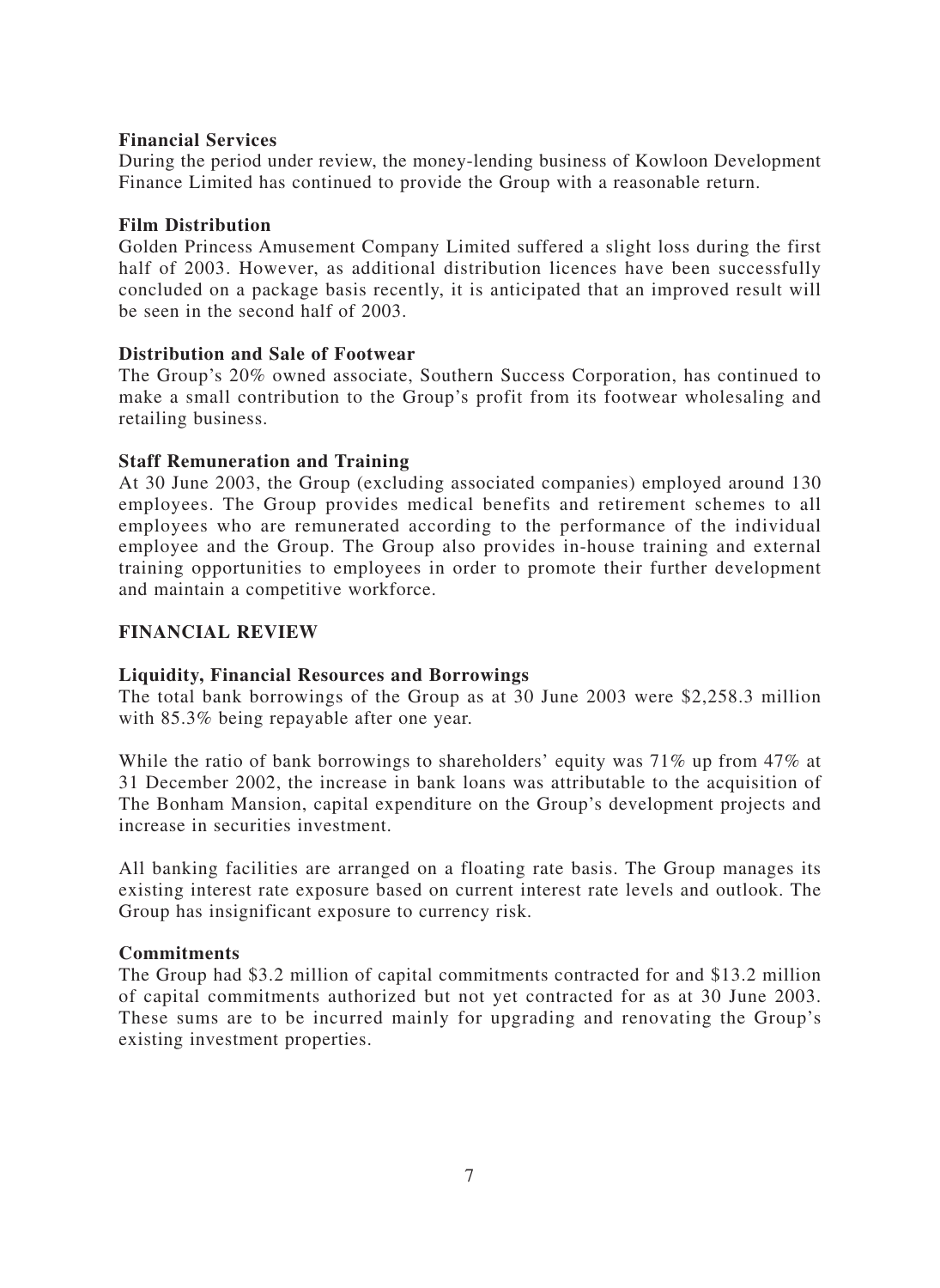As at 30 June 2003, the Group had contracted commitment of \$176.7 million and \$73.8 million respectively for investment in securities and properties under development. Commitments in respect of properties under development authorized but not contracted for were \$364 million.

## **Contingent Liabilities and Pledge of Assets**

The Group has continued to provide guarantees in the amount of \$7 million to an insurance company in respect of performance bonds entered into by the associated companies engaged in the provision of property management services.

As at 30 June 2003, properties and securities with an aggregate carrying value of approximately \$3,850.3 million and time deposits of \$41.6 million were pledged to banks to secure banking facilities or as margin deposits for investments in securities.

# **PROSPECTS**

During the first half of 2003, the sluggish global economy continued to create pressure on the recovery of the economy of Hong Kong. Since March, the economy of Hong Kong has suffered another setback from the outbreak of SARS which has also negatively affected the property market. However, the recent increase in Mainland tourists and the announcement of the Closer Economic Partnership Arrangement have revitalized confidence.

It is hoped that the recent signs of an improving business environment will continue and improve further to benefit the economy of Hong Kong in general and, in turn, the property market. The Group is continuing its focus on the development of high quality properties, enhancing the value of its investment properties by upgrading them and raising the standard of tenant service in order to maintain occupancy at a high level.

The Group will continually strive to pursue new business opportunities with prudence aiming to create additional value and returns to shareholders.

## **OTHER INFORMATION**

### **Audit Committee**

These interim results have been reviewed by the Audit Committee which comprises of Mr Li Kwok Sing, Aubrey (Chairman), Mr Seto Gin Chung, John, Mr Lok Kung Chin, Hardy and Mr Yeung Kwok Kwong, a majority of whom being Independent Non-executive Directors. The Audit Committee met in April and September every year to consider the Group's annual and interim results and to review the effectiveness of the Group's financial reporting process as well as operational and internal controls.

### **Compliance with the Code of Best Practice**

None of the Directors is aware of any information that would reasonably indicate that the Company was not in compliance with the Code of Best Practice, as set out in Appendix 14 of the Listing Rules, at any time during the six months ended 30 June 2003.